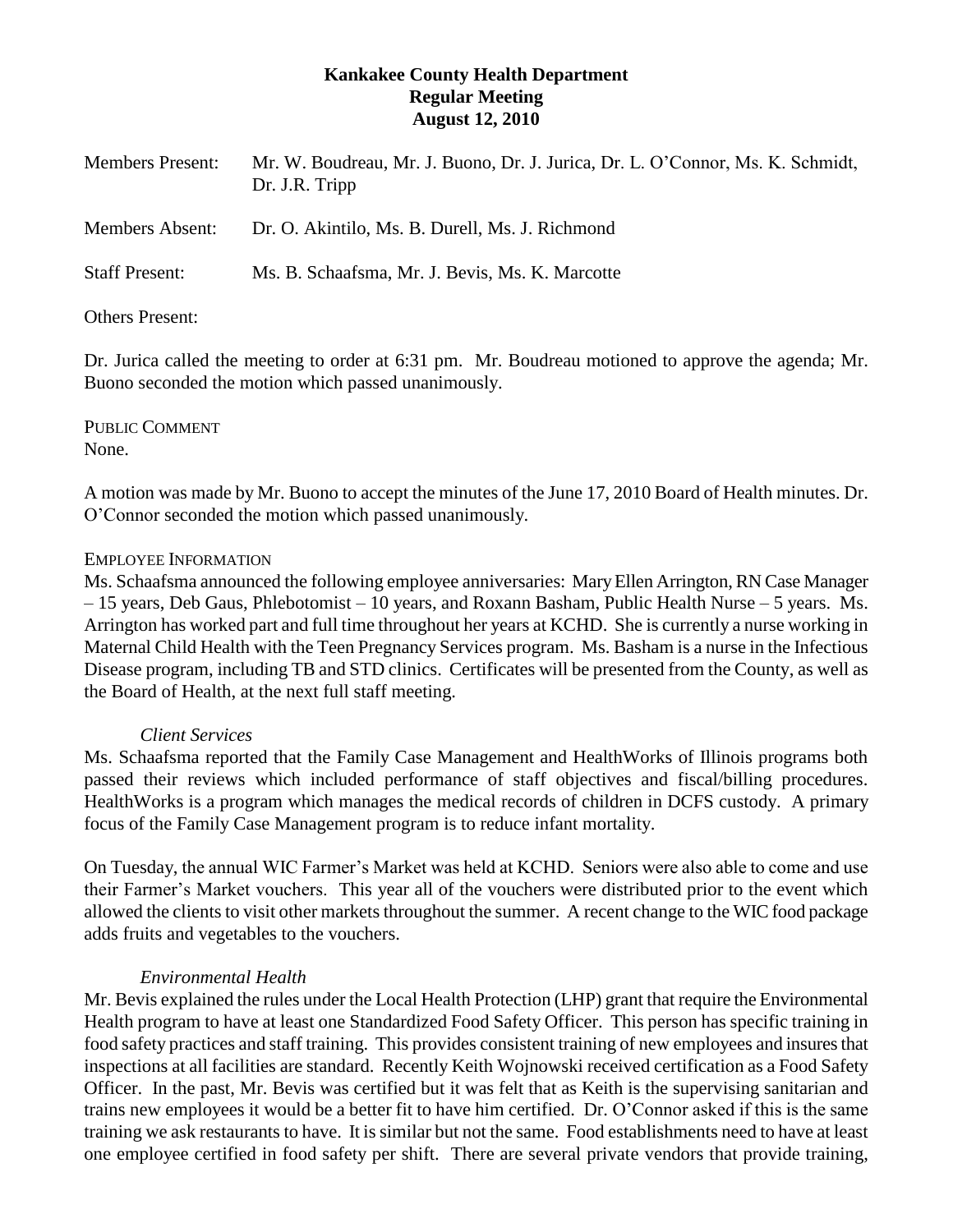which at times have been held at KCHD. Ms. Schmidt asked if we could provide these classes to provide additional revenue. It was explained that in order to teach the class additional instruction is required. At this time it isn't cost prohibitive. In the past we have provided "mini" food safety trainings helpful for smaller establishments. Many of the corporate restaurants provide this training. Most Hispanic facilities provide an interpreter for their inspections, although we do have someone on staff that can translate if needed. They have helped with plan reviews and possible food borne illness investigations.

### *Health Promotion*

None.

## ADMINISTRATIVE REPORTS

### *Financial Status*

Ms. Schaafsma reviewed the overall composition of the financial report for the new board members and presented the June and July reports for approval. At the end of June, 58.3% of the year, we have received 33.94% of the revenue and allocated 50.57% of the expenses. At the end of July, 66.6% of the year, we have received 45.19% of the revenue and spent 60.92% of the expenses. Dr. O'Connor motioned to approve the financial reports as presented. Ms. Schmidt seconded the motion which passed unanimously. Ms. Schaafsma explained that once again, the State is behind in payments. An accounts receivable report was distributed showing an outstanding amount of \$792,505.12.

Ms. Schaafsma distributed and reviewed a grant status report summarizing the FY11 grants. Recently public act legislation has passed in regards to the grant application process and reporting. This was done primarily because there has been an increase of "community based organizations" applying which are not subject to the scrutiny of audits. For the most part the dollar amount of the grants have stayed the same. Usually by now we have received signed grant contracts back, but due to the new process this has been delayed. Ms. Schaafsma reports that the work is still being completed and once the contracts are in place, should receive the monies. Work will begin on next year's budget. Salaries will be uncertain due to re-negotiation of the union contract.

OLD BUSINESS None.

### NEW BUSINESS

Ms. Schaafsma explained that there is money available in the Public Health Emergency Response (PHER) grant that hasn't been expended. There was a possibility that the monies would be extended through the next year but that is not the case. Through this grant future purchases include audiovisual equipment for the lobby and conference rooms. In addition, Ms. Schaafsma presented a request to approve the purchase of additional interior signs, a portable electric sign, window tinting for the lobby, and an additional mounted sign by the road, either manual or LED. The board discussed the various options. It was not necessary to go out to bid due to the price, but several proposals were obtained. Mr. Buono motioned to approve the purchase of interior signage and window tinting with Tanner's Signs for \$1,195.00, a portable sign from Outsen Electric for \$1,998.00, and an outdoor LED sign from Outsen Electric for \$17,275.00. Dr. O'Connor seconded the motion which passed unanimously.

# EXECUTIVE SESSION

On a motion made by Mr. Buono, seconded by Dr. O'Connor, and approved unanimously the Board moved into Executive Session at 7:29 p.m. to discuss personnel issues. The Board returned to regular session at 7:40 p.m.